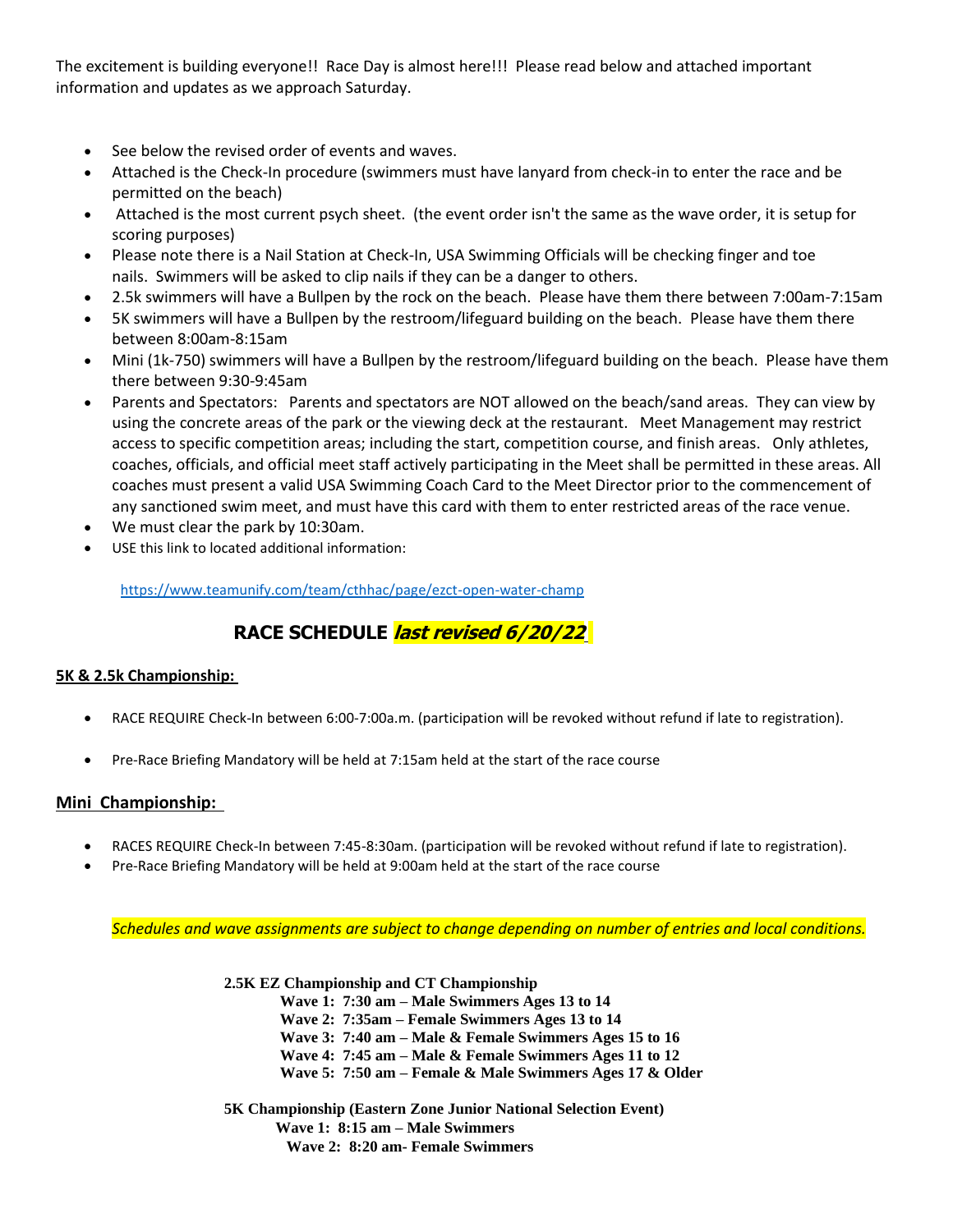### **750 Mini Championship Wave 1: 10:00 am-Female Ages 12 and Under Wave 2: 10:05 am- Male Ages 12 and Under**

**Qualification of the Junior National Open Water Championship**

# **2023 USA Swimming Open Water Junior National Championships**

### 7.5K Qualification

 ➢ Finished in the top 10 at the 2022 USA Swimming 5K Open Water Zone Championships (Open Division Only).

\*\* 5K Qualification

 $\triangleright$  Finished in the top 10 at the 2022 USA Swimming 5K Open Water Zone Championships (Open Division Only).

\* \* The "Open" Division of the 5K Open Water Zone Championships will be the only event used for the qualification towards USA Swimming's National Level Events. Qualification from age group events will not be allowed.

**From:** Jen Lyman **Sent:** Tuesday, June 14, 2022 3:23 PM **Subject:** Important Information 2022 EZ/CT OW Championship

#### **2022 Eastern Zone Open Water Championship and**

**Connecticut Swimming Dave Parcels Open Water Festival JUNE 25, 2022 Quassy Amusement Park, Lake Quassapaug, Rt. 64 2132 Middlebury Road Middlebury, CT 06762** 

We are looking forward to race day! We have over 70 teams participating, representing 10 LSCs. There are approximately 525 swimmers entered to compete on Saturday, June 25<sup>th</sup>. Registration has CLOSED. Find attached the Psych Sheet. Please let me know by Tuesday, June 21 $st$ , if there are any issues. The racecourse finish has moved this year and will be closer to where the start of the race is on the beach front. The Lake Pavilion is no longer there to congregate (it is now a waterslide) as we did in past years. We will be using the beach front for the Start of the race, Finish of the race and spectating. Please make sure you are aware of announcements being made and please make sure swimmers get the right of way since they are competing.

USE this link to located additional information: